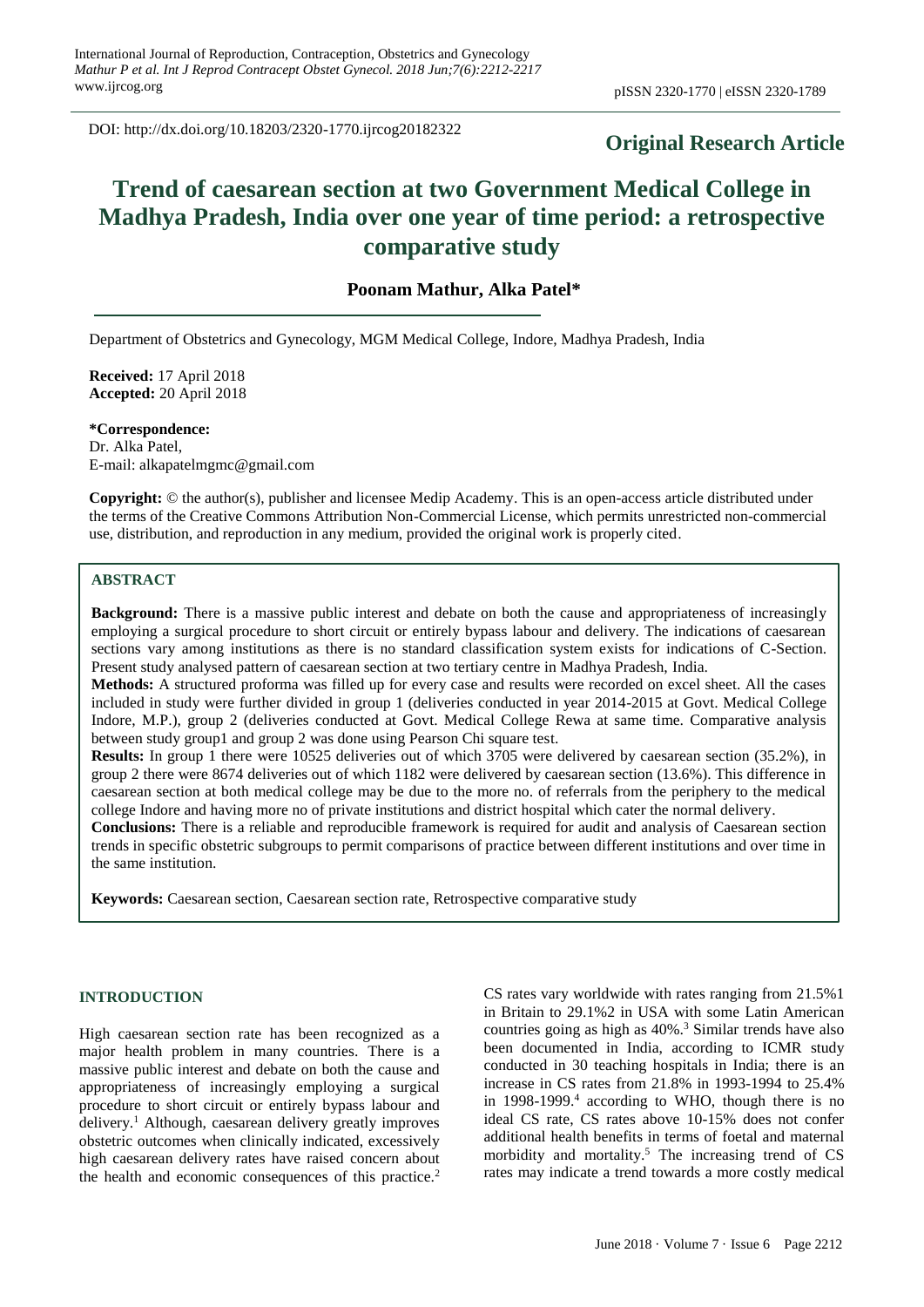delivery systems and lowered threshold of abnormality detection among the health care providers.<sup>6</sup> In India During last decade Janani Suraksha Program and maternal ambulances services have brought many significant changes in maternal and perinatal outcomes in India, one of which is significantly increased number of institutional deliveries, this may have brought a difference in pattern of caesarean sections as well, analysis of which has not been incorporated in much of the studies.

The indications of caesarean sections vary among institutions as there is no standard classification system exists for indications of C-Section.7,8 A major challenge is that definitions are not standardized and indications can be multiple or related.<sup>9</sup> In order to understand the degree to which caesarean deliveries may be preventable, it is important to know why caesareans are performed. This study is aimed to find the rate of caesarean deliveries, various indications of the procedure and their relative contribution to the total Caesarean section rate (CSR) at two different medical college in M.P. at same time.

#### **METHODS**

This study was a hospital-based retrospective study, conducted in a tertiary government health care set up specializing in Obstetrics and Gynaecology in Gov. Indore Medical College, Madhya Pradesh, India. All the patients who underwent Caesarean Section in the year of 2014-2015 were included in the study. Data on all live births were collected. In cases of caesarean sections their indications were recorded along with other demographic profile like age, residence-urban/rural. Whether procedure was done as an emergency or it was a planned surgery. Previous obstetrics history and present obstetric parameters like antenatal care, gestational age, lie and presentation, no. of foetuses etc. were also recorded in the format and later entered in the Microsoft excel sheet and Data were compared with caesarean deliveries conduct in Rewa Medical college in the year of 2014-2015

So, All the cases included in study were further divided in group 1 and group 2 as following:

• Group 1: all the caesarean deliveries done in year 2014-2015 in Govt. Indore Medical College, M.P.

• Group 2: All the caesarean deliveries done in year 2014-2015 in Govt. Rewa Medical College, M.P.

#### *Inclusion criteria*

All the cases of caesarean delivery during study time were included.

#### *Exclusion criteria*

Clinically diagnosed cases of ruptured uterus and proven on laparotomy.

#### *Statistical analysis*

Comparative analysis between study group 1 and group 2 was done using Pearson Chi square test. Differences with p values of less or equal to 0.05 was considered statistically significant.

#### **RESULTS**

As shown in table 1, in group 1, total number of deliveries during the study period was 10525, out of which 3705 (35.20%) was caesarean deliveries. In group 2 total number of deliveries during study period was 8674, out of which 1182 (13.62%) were caesarean deliveries. There is significant no. of total number of deliveries (p<0.001) a caesarean section rate (p<0.001) in group 1 as compare to group 2.

#### **Table 1: Incidence of total deliveries and caesarean section.**

| <b>Group</b> | <b>Total</b><br>deliveries | <b>Total</b><br>caesarean | Percentage |
|--------------|----------------------------|---------------------------|------------|
|              | 10525                      | 3705                      | 35.20%     |
|              | 8674                       | 1182                      | 13.62%     |

As evident from Table 2, in group 1, out of 3705; 35 (0.95%) cases were less than 18 year of age, while in group 2 out of 1182; 2 (0.16%) cases were less than 18 year of age. There is no significant change in distribution of cases in age group of 18-35 year and >35 year.

# **Group <18 yrs 18-35 yrs >35 yrs Total No. % No. % No. %** 1 35 0.95 3570 96.35 100 2.69 3705 2 02 0.16 1168 98.8 12 1.01 1182

**Table 2: Distribution of cases according to age.**

Table 3 compares parity between two groups, in group1, among 3705 patients, 1265 (34.14%) were nulliparous while 2440 (64%) were multiparous. In group2, among 1182 patients 596 (50.40%) were nulliparous while 586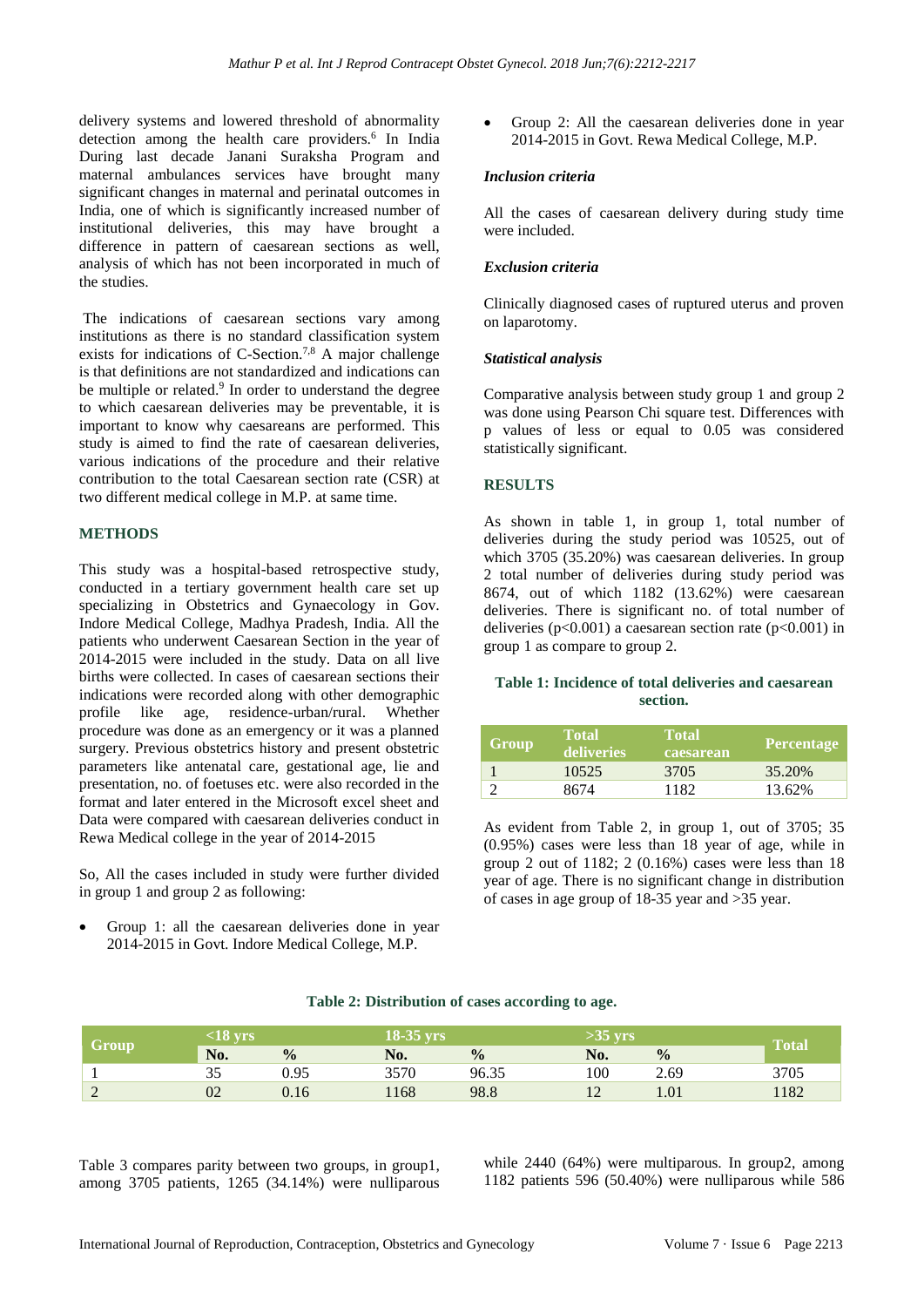(49.5%) were multiparous. There is significant change in parity between group 1 and group 2.

**Table 3: Distribution of cases according to parity.**

| Group | <b>Nullipara</b> |               | <b>Multipara</b> |               |              |
|-------|------------------|---------------|------------------|---------------|--------------|
|       | $\bf No$         | $\frac{0}{0}$ | N <sub>0</sub>   | $\frac{0}{0}$ | <b>Total</b> |
|       | 1789             | 48.28         | 1916             | 51.71         | 3705         |
|       | 596              | 50.40         | 586              | 49.5          | 1182         |

**Table 4: Distribution of cases according to residence.**

| <b>Group</b> | <b>Rural</b>   |               | <b>Urban</b>   |               |              |
|--------------|----------------|---------------|----------------|---------------|--------------|
|              | N <sub>0</sub> | $\frac{0}{0}$ | N <sub>0</sub> | $\frac{0}{0}$ | <b>Total</b> |
|              | 1286           | 34.71         | 2419           | 65.28         | 3705         |
|              | 933            | 78.9          | 249            | 21.06         | 1182         |

It is evident from Table 4 that in group 1, among 3705 patients, 1286 (34.71%) belonged to rural area while 2419 (65.28%) were from urban area. In group2, among 1182 patients, 933 (78.9%) belonged to rural population while only 249 (21.06%) were from urban population. There is significant change in distribution  $(p<0.001)$ between the group1 and group2, regarding females coming from rural area.

## **Table 5: Distribution of cases according to booking status.**

| <b>Group</b> | <b>Booked</b>  |               | <b>Unbooked</b> |               |              |
|--------------|----------------|---------------|-----------------|---------------|--------------|
|              | N <sub>0</sub> | $\frac{0}{0}$ | N <sub>0</sub>  | $\frac{0}{0}$ | <b>Total</b> |
|              | 1559           | 42.07         | 2146            | 57.92         | 3705         |
|              | 516            | 43.65         | 666             | 56.2          | 1182         |

As evident from Table 5 In group1, out of 3705 patients 1659 (42.07%) were booked, 2046(57.92%) were unbooked. In group 2, among 1182 patients 516 (43.65%) were booked, 302 (25.5%) were partially booked, 364 (30.7%) were unbooked. There is significant difference in booking status between group1 and group 2But in both the group no of unbooked patients are more.

# **Table 6: Distribution of cases according to type of caesarean.**

| <b>Group</b> | <b>Primary</b> |               | <b>Repeat</b>  |               |              |
|--------------|----------------|---------------|----------------|---------------|--------------|
|              | N <sub>0</sub> | $\frac{0}{0}$ | N <sub>0</sub> | $\frac{0}{0}$ | <b>Total</b> |
|              | 2528           | 68.23         | 1177           | 31.76         | 3705         |
|              | 802            | 69.85         | 380            | 32.15         | 1182         |

Above Table 6 suggests that in group1, primary caesarean sections done were 2528(68.23%) cases and repeat caesarean sections were 1177 (31.76%) cases. In group2 out of 1182 cases, 802 (69.85%) were primary caesarean and 380 (32.15%) were repeat caesarean section. There is no significant difference in rate of repeat caesarean sections in both the groups.

# **Table 7: Distribution of cases according to indication of operation.**

|                                | Group1         |               | Group2 |               |
|--------------------------------|----------------|---------------|--------|---------------|
| <b>Indication of operation</b> | N <sub>0</sub> | $\frac{0}{0}$ | No.    | $\frac{0}{0}$ |
| Fetal distress+MSL             | 691            | 18.65         | 329    | 27.85         |
| Previous section               | 1177           | 31.76         | 380    | 32.15         |
| <b>CPD</b>                     | 328            | 8.85          | 163    | 13.79         |
| <b>PROM</b>                    | 114            | 3.08          | 54     | 4.57          |
| PIH+Preeclampsia               | 114            | 3.08          | 99     | 8.38          |
| <b>Breech</b>                  | 240            | 6.47          | 98     | 8.29          |
| Placenta<br>previa+abruptio    | 116            | 3.13          | 44     | 3.72          |
| POP+DTA                        | 48             | 1.29          | 11     | 0.93          |
| Obstructed labour              | 52             | 1.40          | 42     | 3.55          |
| <b>Failed induction</b>        | 310            | 8.36          | 126    | 10.65         |
| Transverse lie                 | 66             | 1.78          | 81     | 6.85          |
| $Face + brown$                 | 13             | 0.35          | 7      | 0.59          |
| Cord prolapse                  | 29             | 0.78          | 12     | 1.015         |
| Multiple pregnancy             | 30             | 0.81          | 25     | 2.19          |
| Compound presentation          | 55             | 1.48          | 3      | 0.25          |
| Eclampsia                      | 52             | 1.40          | 8      | 0.68          |
| <b>NPOL</b>                    | 258            | 6.97          | 70     | 5.92          |
| Oligohydramnios+IUGR           | 159            | 4.29          | 72     | 6.1           |

As it is evident from Table 7 that in both the groups previous section was the most common indication followed by fetal distress, CPD and failed induction. In group 1 further most common indications were non progress of labour, breech, oligohydramnios and IUGR. While in group2 pre-eclampsia, breech, transverse lie, oligohydramnios and IUGR and non progress of labour.

# **DISCUSSION**

The present study is a retrospective hospital record based study, carried out at the department of obstetrics and gynaecology at Mahatma Gandhi Memorial Medical College and associated Maharaja Yashwant Rao Hospital, Indore M.P. to assess pattern of caesarean section and further this study was compared with pattern of caesarean section in Shyam Shah Medical College and associated Gandhi Memorial Hospital Rewa.

## *Socio demographic characteristics of study population*

## *Age*

Maximum number of caesarean sections in group1 and group 2 were in age group of 18 to 35 years of age which was 96% and 98% respectively, which is comparable with the Naidu P et al study done in South coastal India.10-14 It also reflects the maximum fertile period of women"s life and common child bearing age group.

## *Parity*

The maximum numbers of caesarean cases were observed in primiparous women in group2 (50.4%) r which are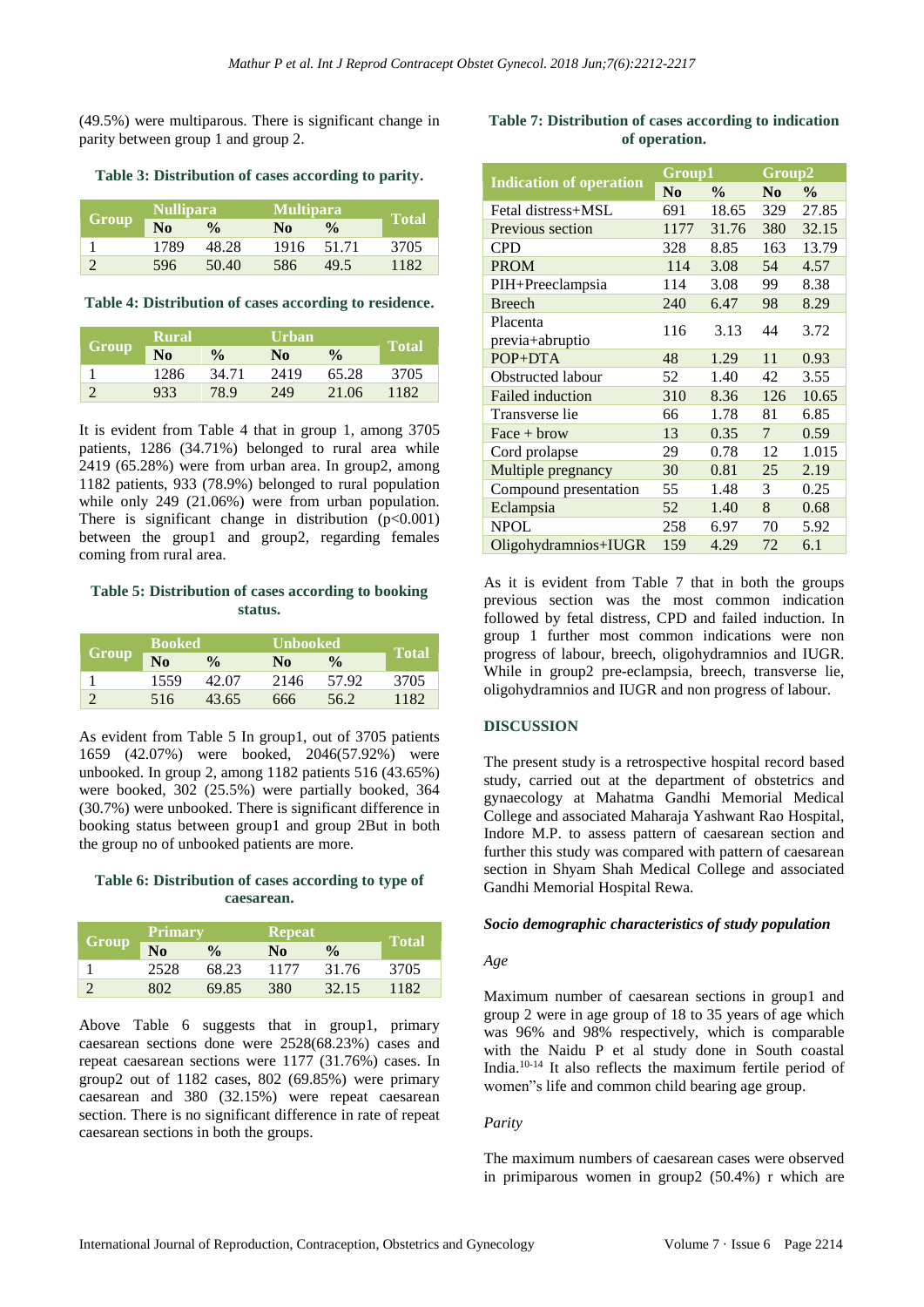comparable to study done by Kumar A at Shimla, and Soin et al.<sup>12,13</sup>

While in group1 maximun no of cases observed in multiparous women (51.7%). In a study by Unnikrishnan B et al, 47.8% cases were primiparous and 46.6% were multiparous which is comparable to present study group2

# *Residence*

In group1 urban population is main contributor (65%) while In the group2 rural population is main contributor (79%), this may due to Rewa Medical College is at periphery and covers more of Rural population.

# *Booking status*

Maximum number of cases in both group belonged to partially unbooked status (57.9%, 56.2% respectively) which is comparable with study done by Subedi S where 98% cases were unbooked or partially booked.<sup>15</sup> In a study done by Haider G et al done in Hyderabad Sindh, 56% cases were unbooked, Hafeeze M et al reported 61.38% unbooked cases while in study done by Unnikrishnan B et al, 87.5% case were booked which could be reflection of overall better health indicators in South Indian States in our country.<sup>14,16,17</sup>

# *Type and incidence of caesarean section*

In present study majority of the caesarean sections in group 1 (68.5%) were emergency compared with only 31.5% of elective Caesarean delivery, in group 2 (71.6%) were emergency and 28.4% were elective, Mutihir et al reported similar findings.<sup>18</sup> This high rate of emergency Caesarean section could be attributed to the fact that these are tertiary health facilities which serve as referral centers where complicated labors could be managed more effectively. In most cases, the lifesaving CS remains the only choice.<sup>19</sup> Another possibility is the dearth of expertise at secondary health facilities in these regions. Therefore, experts that could manage complicated labour are only available at the tertiary health facilities.

During the study period in group 1 there were 10525 deliveries out of which 3705 were delivered by caesarean section (35.2%), in group 2 there were 8674 deliveries out of which 1182 were delivered by caesarean section (13.6%). There is significant more in incidence of caesarean section in group 1 as compared to group 1. This rise in caesarean section rate is comparable with B Unnikrishnan et al (23.27%), Shanti Set al (19.9%), Sobande A et al (21.1%), while Gulfareen H et al found 64.7% caesarean rate in their study done in Hyderabad, Sindh Pakistan in a tertiary care hospital.<sup>14,15,19,20</sup>

This difference in caesarean section at both medical college may be due to the more no of referrals from the periphery to the Medical College Indore And having more no of private institutions and district hospital which cater the normal delivery as compare to Rewa medical college. most of the population in Rewa comes to medical college for delivery as district hospital there is not well functioning and very few private hospital.

# *Indication of caesarean section*

The most common indication for which caesarean section performed in our study was repeat caesarean section, in group 1was 31.76% and in group 2 it was 32.2%. Lubna Ali from Karachi Pakistan reported repeat caesarean section the commonest indication for caesarean section. Similar trends have been found in Northern Greece (30.9%) by Mersaovdi et al.<sup>21,22</sup> B Unnikrishnan et al.<sup>14</sup> So the decision for primary caesarean section is important unless there is a clear, compelling and well supported justification for caesarean section, a carefully supervised justified trial of labour is necessary.23,24 This can be further minimized by routine practice of a trial of labour of Vaginal Birth After Caesarean (VBAC). In the UK, the rate of VBAC is high at 33%.<sup>14</sup> Trial of scar in singleton pregnancies can be given to reduce the rate of repeated caesarean section as the risk of uterine rupture is low 0.3%.<sup>26</sup>

Successful vaginal birth after caesarean (VBAC) in grand multiparous does not lead to increased maternal complication.<sup>27</sup> One study by McMahon et al noted that higher rates of maternal and foetal morbidity exist with VBAC as compared to elective caesarean.<sup>28</sup> However, the study by Gonen found that VBAC with a well defined protocol was found to safe for the mother and infant as a planned caesarean delivery and can be encouraged.<sup>29</sup> Doctors, in general, should be encouraged to take time to provide adequate counselling to the patients about the short comings and advantages of VBAC and help them make informed decisions about opting for CS or vaginal delivery.

In present study, second most common indication for performing caesarean section in both group was foetal distress accounted for 18.65% in group1 and 27.85% in group2. this is comparable to B Unnikrishnan et al <sup>14</sup> and  $R$  Subhashini et al.  $30$  The accurate method for establishment of foetal distress is to perform foetal scalp blood pH estimation which is considered the gold standard for the assessment of foetal well-being; but is not performed in our setup. Cardiotocographic (CTG) monitoring is known to overestimate the foetal distress.<sup>31</sup> Many gestational and antepartum factors and uteroplacental vascular disease, fetal sepsis, reduced fetal reserves, reduced uterine perfusion and cord compression can be involved singularly or in combination to influence the fetal response in a CTG.<sup>32</sup> Methods of screening and diagnosing the condition thus have limitations.<sup>33</sup>

Third most common indication for which caesarean section performed in our study was Cephalopelvic disproportion (CPD) in both group1 and group 2 (8.85% and 13.79% respectively). This is comparable to Gupta M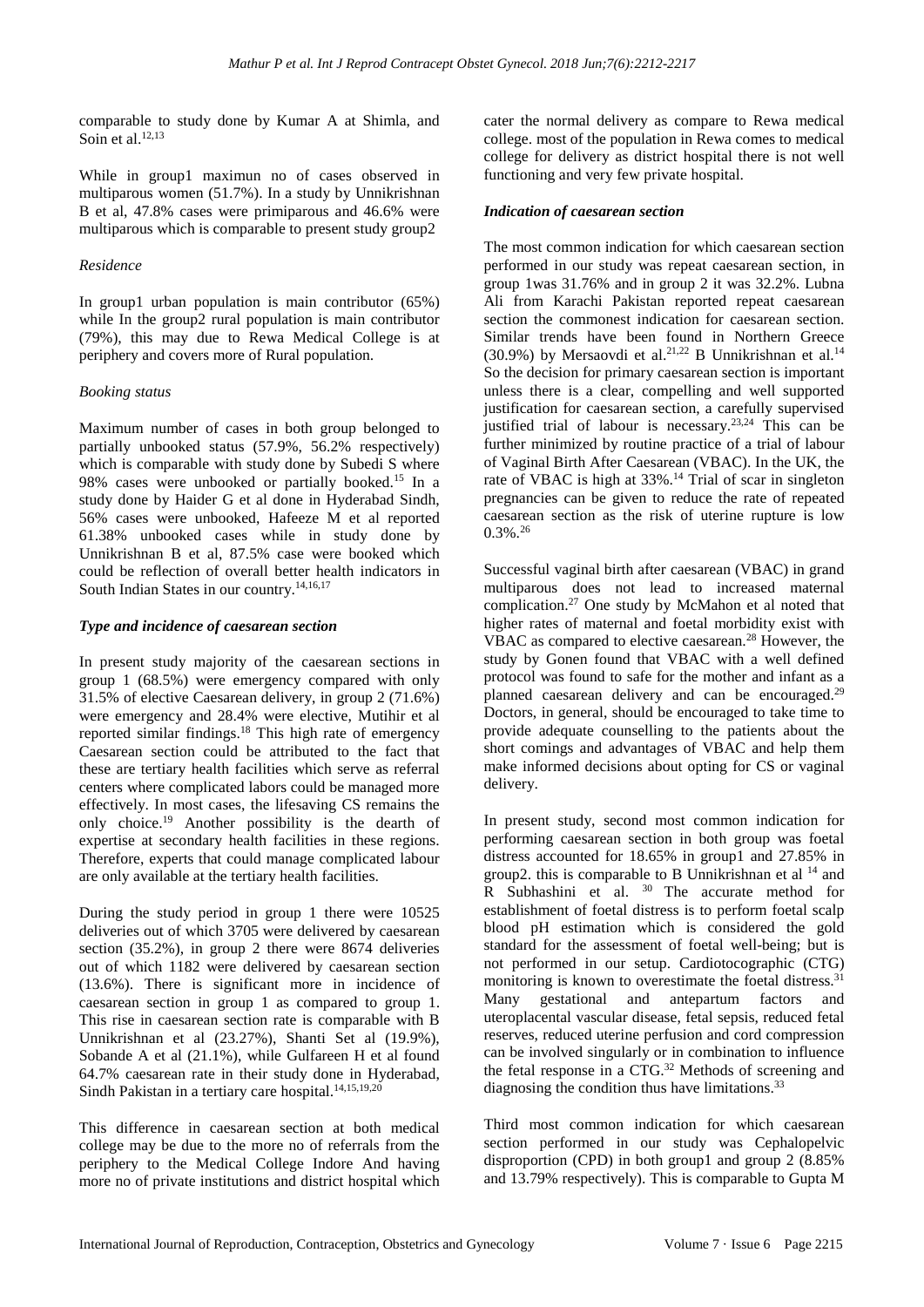et al.<sup>35</sup> Further for the repeat Cesarean, there is an increase in the number of cases with CPD.<sup>3</sup>

The fourth most common indication for which caesarean section done in both group was Failed medical induction,8.36% and 10.65% in group1 and group2 respectively. this is comparable to study done by Arulkumaran et al (16.5%) Unnikrishnan B et al  $(8.8\%)$ .<sup>12,14</sup> Dunne C et al found that elective induction leads to more unplanned caesarean section in nulliparous women and to increased postpartum complication for both nulliparous and multiparous women.<sup>36</sup>

Other important indications for which caesarean performed in both groups were Non progress of labour (6.9%,5.9%), Breech presentation (6.5%, 8.3%), oligohydramnios and IUGR (4.3%, 6.1%) and preeclampsia (3.1%,8.38%), this is comparable to Jawa A et al, Gupta M et al.<sup>34,37</sup>

Judicious use of oxytocics in cases of failure to progress will help reduce the rate of CS resulting from cases of failure of vaginal delivery to progress. Maintenance of a partogram is also found to be beneficial.<sup>38</sup> Breech presentation accounted for a significant percentage of the non absolute indications for CS. External Cephalic Version (ECV) has been suggested as an intervention to reduce high CS rates at 37 weeks' gestation. However, ECV has its drawbacks; it requires skill and might not be successful.

During the last two decades there have been an increased number of caesarean sections carried out 'on demand' i.e. at the patient's request and not on any justifiable obstetric reason. Though, such an indication was not documented in our study but low threshold of caesarean section in certain cases cannot be ruled out.

# **CONCLUSION**

Greatest emphasis attached to foetal welfare in today's small family norm has changed the delivery practices in favour of C-Section. There is no empirical evidence for an optimum percentage. What matters most is that all women who need caesarean sections receive them (WHO Statement 2010). There is need to develop protocols that could potentially reduce the caesarean rates. If this is to happen, however, a reliable and reproducible framework is required for audit and analysis of CS trends in specific obstetric subgroups to permit comparisons of practice between different institutions and over time in the same institution. If Ten Group Classification System(TGCS) used in our country, we can compare our own rates with National and international caesarean rates, this will also help in not only identifying the priority areas for the changes in clinical practice but also reducing the caesarean rate. Safe reduction of the rate of primary caesarean deliveries will require different approaches for each indication. Individualization of the indication and careful evaluation, following standardized guidelines, practice of evidenced-based obstetrics and audits in the institution, can help us limit Caesarean section rate.

#### **ACKNOWLEDGMENTS**

Authors would like to acknowledge the Medical Records Department of our institution for allowing me to access the in-patient record files.

*Funding: No funding sources Conflict of interest: None declared Ethical approval: The study was approved by the Institutional Ethics Committee*

## **REFERENCES**

- 1. Wagner M. Choosing caesarean section. Lancet. 2000;356:1677-80.
- 2. Petrou S, Henderson J, Glazener C. Economic aspects of cesarean section and alternative modes of delivery. Best Pract Res Clin Obstet Gynaecol. 2001;15:145-63.
- 3. Belizan JM, Althabe F, Barros FC. Rates and implications of Cesarean Sections in Latin America: ecological study. BMJ. 1999;319:1397-402.
- 4. Kambo I, Bedi N, Dhillon BS. A critical appraisal of Cesarean section rates at teaching hospitals in India. Int J Gynaecol Obstet 2002;79:151-8.
- 5. Harper V, Hall M. Trends in caesarean section. Current Obstet Gynaecol. 1991:224-8.
- 6. Mukherjee SN. Rising cesarean section rate. J Obstet Gynecol India. 2006;56(4):298-300.
- 7. Stanton C, Ronsmans C. Recommendations for routine reporting on indications for caesarean delivery in developing countries. Birth. 2008;35:204- 11.
- 8. Torloni MR, Betran AP, Souza JP, Widmer M, Allen T, Gulmezoglu M, et al. Classifications for caesarean section: a systematic review. PLoS One. 2011;6:e1456.
- 9. Singh G, Gupta ED. Rising incidence of caesarean section in rural area in Haryana, India: a retrospective analysis. Internet J Gynecol Obstet. 2013;17(2):1-5.
- 10. Naidu PNJ. Obset Gynecol India. 1962;12:549.
- 11. Chakravarty J. Obset Gynecol India. 1971:21.
- 12. Kumar A, Thakur S. Maternal complications in caesarean section deliveries. J Obstet Gynecol India. 1996;20:36-40.
- 13. Usha S. A clinical study of caesarean section. 1980.
- 14. Unnikrishnan B, Rakshith P, Aishwarya A, Nithin K, Rekha T, Prasanna P, et al. Trends and indications for caesarean section in a tertiary care obstetric hospital in coastal South India. AMJ. 2010;3(12):821-5.
- 15. Geidam AD, Audu BM, Kawuwa BM, Obed TY. Rising trend and indications of caesarean section at the university of Maiduguri Teaching Hospital, Nigeria. Ann Afr Med. 2009;8:127-32.